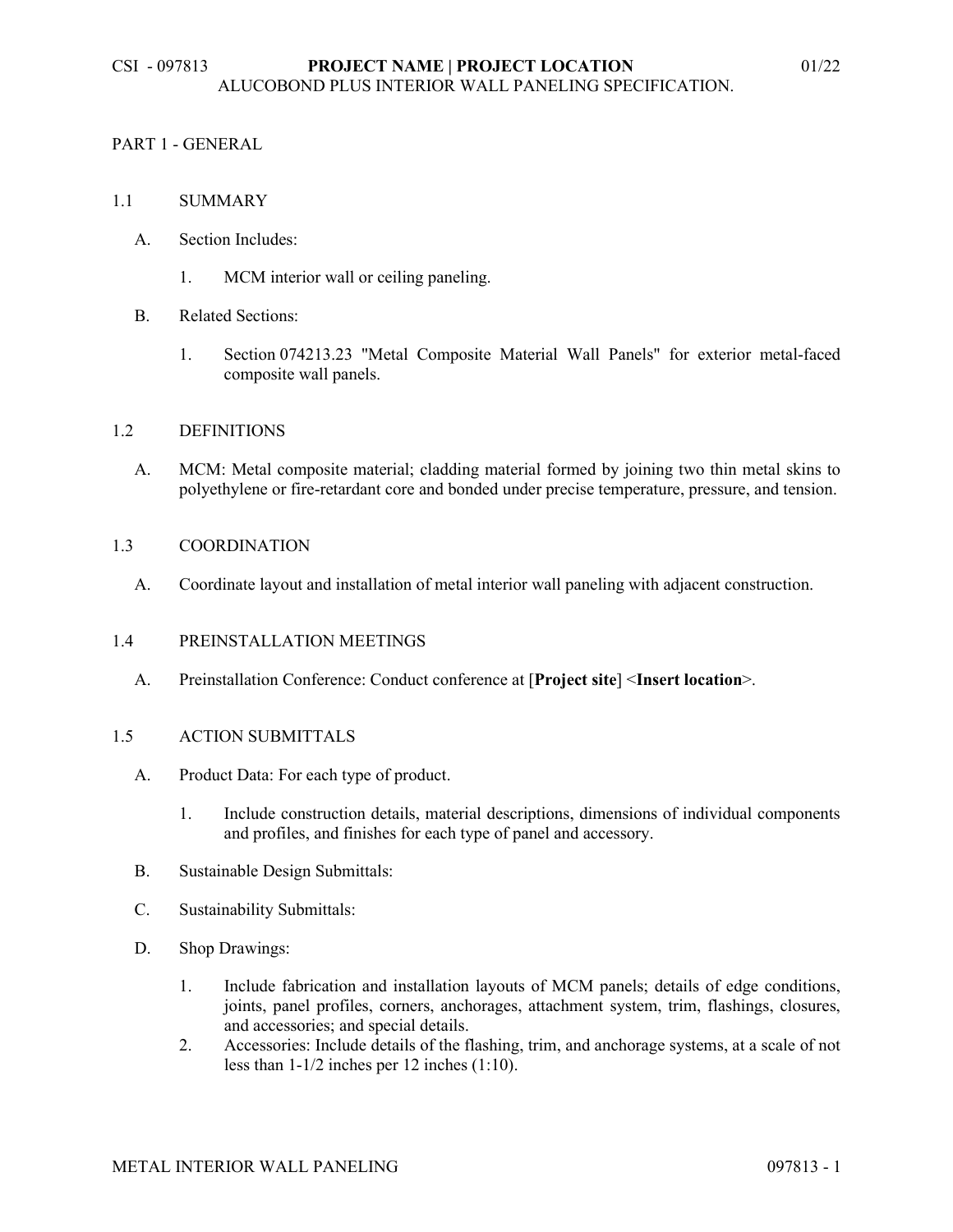- 1. Include Samples of trim and accessories involving color selection.
- F. Samples for Verification: For each type of exposed finish, prepared on Samples of size indicated below:
	- 1. MCM Panels: 12 inches (305 mm) long by actual panel width. Include fasteners, closures, and other MCM panel accessories. Submit custom color samples in paint manufacturer's standard size.

## 1.6 INFORMATIONAL SUBMITTALS

- A. Qualification Data: For Installer.
- B. Product Test Reports: For each product, for tests performed by a qualified testing agency.

## 1.7 CLOSEOUT SUBMITTALS

A. Maintenance Data: For MCM panels to include in maintenance manuals.

## 1.8 MAINTENANCE MATERIAL SUBMITTALS

- A. Extra Stock Material: Furnish extra materials[**, from the same production run,**] to Owner that match products installed and that are packaged with protective covering for storage and identified with labels describing contents.
	- 1. Metal Interior Wall Paneling Components: Quantity of each metal wall panel unit and accessory equal to [**2**] <**Insert number**> percent of quantity installed.

#### 1.9 MOCKUPS

- A. When necessary, build mockups to verify selections made under Sample submittals and to demonstrate aesthetic effects and set quality standards for fabrication and installation.
	- 1. Build mockup of typical MCM panel assembly [**as shown on Drawings**] <**Insert size**>, including [**corner,**] [**soffits,**] supports, attachments, and accessories.
	- 2. Approval of mockups does not constitute approval of deviations from the Contract Documents contained in mockups unless Architect specifically approves such deviations in writing.
	- 3. Subject to compliance with requirements, approved mockups may become part of the completed Work if undisturbed at time of Substantial Completion.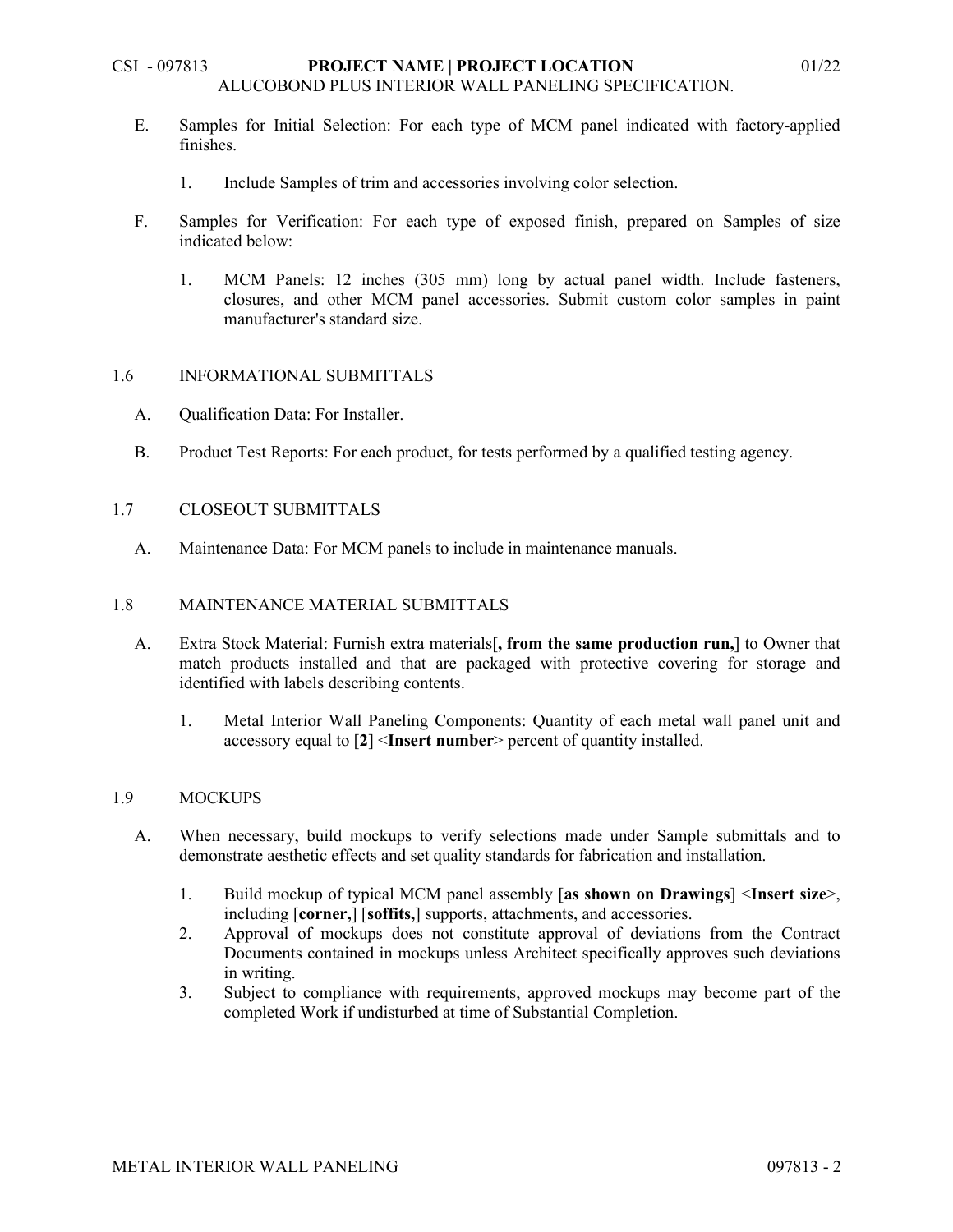#### 1.10 DELIVERY, STORAGE, AND HANDLING

- A. Deliver components, MCM panels, and other manufactured items to Project site in original, unopened packages and store them in a fully enclosed, conditioned space where they are protected against damage from moisture, humidity, temperature extremes, direct sunlight, surface contamination, and other causes. Package MCM panels for protection during transportation and handling.
- B. Unload, store, and erect MCM panels, components, and accessories in a manner to prevent bending, warping, twisting, and surface damage.
- C. Stack MCM panels horizontally on platforms or pallets, covered with suitable weathertight and ventilated covering. Store MCM panels to ensure dryness, with positive slope for drainage of water. Do not store MCM panels in contact with other materials that might cause staining, denting, or other surface damage.
- D. Retain strippable protective covering on MCM panels during installation.

## 1.11 FIELD CONDITIONS

A. Environmental Limitations: Do not install metal interior wall paneling until spaces are enclosed and weathertight, wet-work in spaces is complete and dry, and HVAC system is operating and maintaining temperature and relative humidity at levels planned for building occupants during the remainder of the construction period.

#### 1.12 WARRANTY

- A. Special Warranty: Manufacturer's standard form in which manufacturer agrees to repair or replace MCM panels that fail in materials within specified warranty period.
	- 1. Failures include, but are not limited to, the following:
		- a. Structural failures including rupturing, cracking, or puncturing.
		- b. Deterioration of metals and other materials beyond normal weathering.
	- 2. Warranty Period: [**ten**] years from date of Substantial Completion.
- B. Special Warranty: Installer's workmanship warranty in which fabricator and/or installer agrees to repair or replace MCM panels that fail in materials within specified warranty period.
	- 1. Failures include, but are not limited to, the following:
		- a. Structural failures including rupturing, cracking, or puncturing.
		- b. Deterioration of metals and other materials beyond normal weathering.
- C. Warranty Period: [**two**] years from date of Substantial Completion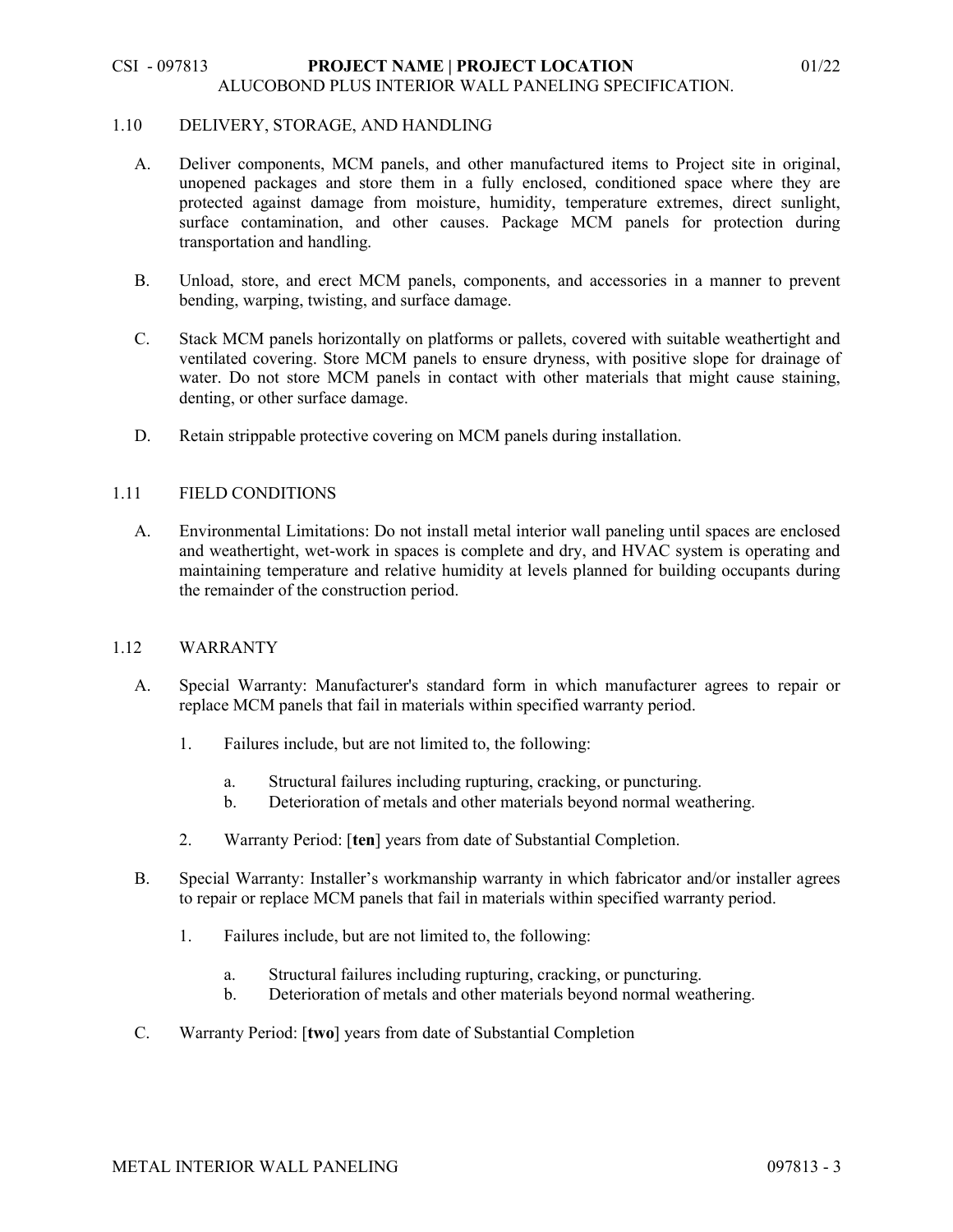- D. Special Warranty on Panel Finishes: Manufacturer's standard form in which manufacturer agrees to repair finish or replace MCM panels that show evidence of deterioration of factoryapplied finishes within specified warranty period.
	- 1. Exposed Panel Finish: Deterioration includes, but is not limited to, the following:
		- a. Color fading more than 5 Delta E units when tested according to ASTM D2244.
		- b. Chalking in excess of a No. 8 rating when tested according to ASTM D4214.
		- c. Cracking, checking, peeling, or failure of paint to adhere to bare metal.
	- 2. Finish Warranty Period: [**20**] [**10**] <**Insert number**> years from date of Substantial Completion.

## PART 2 - PRODUCTS

## 2.1 SOURCE LIMITATIONS

A. Obtain components and materials specified in this Section from manufacturers with third party quality inspection programs.

#### 2.2 PERFORMANCE REQUIREMENTS

- A. Structural Performance: Metal interior wall paneling to withstand the effects of gravity loads and the following loads and stresses within limits and under conditions indicated without permanent deformation of components, noise, or metal fatigue caused by rattle or flutter, or permanent damage to fasteners and anchors.
- B. Surface-Burning Characteristics: For metal interior wall paneling, determined by testing in accordance with ASTM E84 by a qualified testing agency. Identify products with appropriate markings of applicable testing agency.
	- 1. Flame-Spread Index: [**25**] <**Insert value**> or less.
	- 2. Smoke-Developed Index: [**100**] <**Insert value**> or less.
- C. Seismic Performance: As indicated on Drawings.
- D. Seismic Performance: Metal interior wall paneling, including attachments to other construction, to withstand the effects of earthquake motions determined in accordance with [**ASCE/SEI 7**] <**Insert requirement**>.
	- 1. Design earthquake spectral response acceleration, short period (Sds) for Project is <**Insert value**>.
	- 2. Component Importance Factor: [**1.5**] [**1.0**].

## 2.3 METAL INTERIOR WALL PANELING

A. Basis-of-Design Product: Subject to compliance with requirements, provide **3A Composites USA Inc.; ALUCOBOND PLUS** or comparable product by one of the following: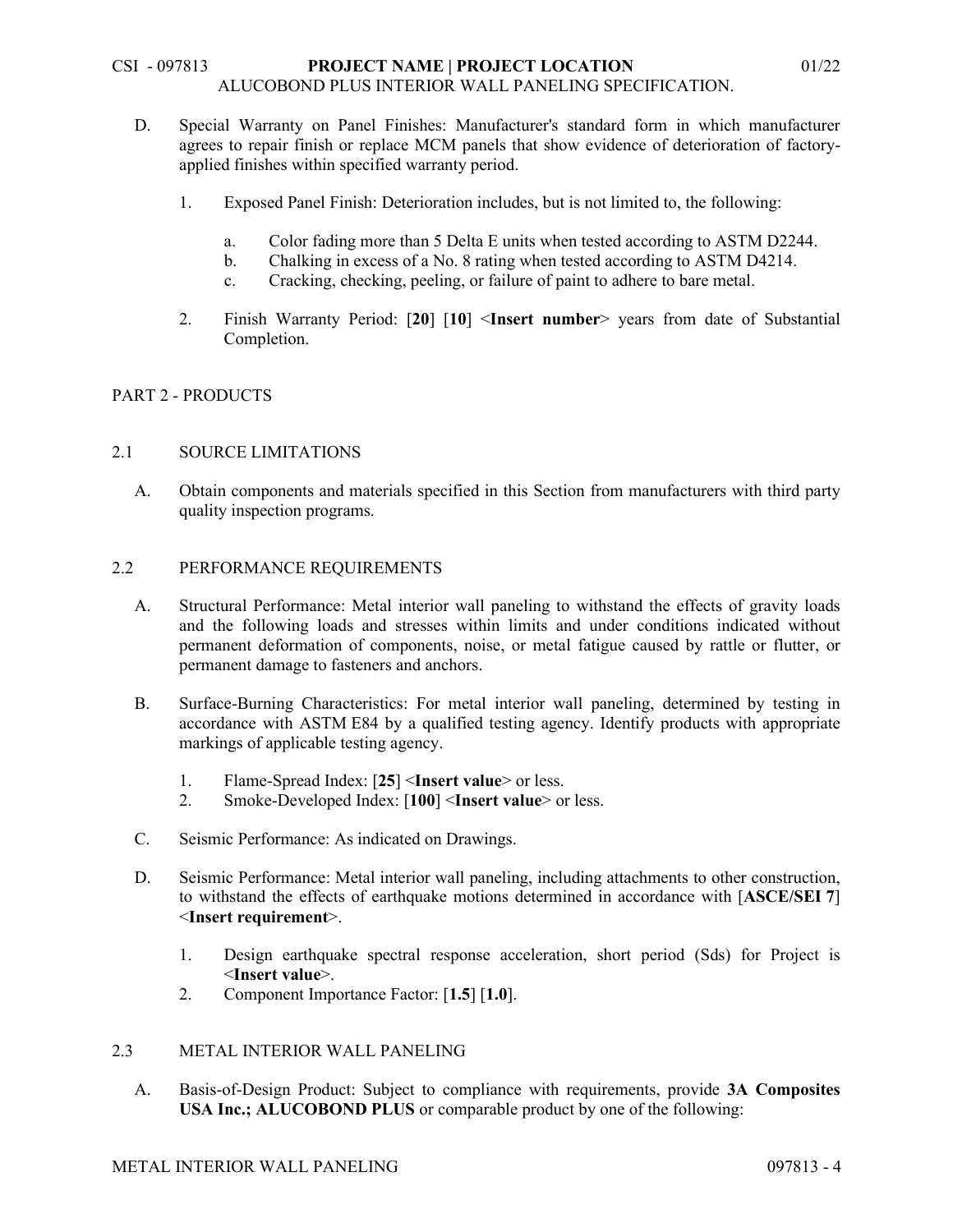- 1. Arconic Architectural Products (USA).
- 1. Mitsubishi Chemical Composites.
- 2. <**Insert manufacturer's name**>.
- B. Wall Panels <**Insert drawing designation**>: Formed with 0.020-inch- (0.50-mm-) thick, [**coilcoated**] [**anodized**] aluminum sheet facings with manufacturer's standard fire-retardant core.
	- 1. Panel Thickness: [**0.157 inch (4 mm)**] [**As indicated on Drawings**].
	- 2. Finish: [**PVDF fluoropolymer**] [**FEVE fluoropolymer**] **[Siliconized polyester**] [Anodized] with coats and thicknesses that comply with MCM panel manufacturer's performance and warranty requirements.
		- a. Color: [**As indicated by manufacturer's designations**] [**As selected by Architect from manufacturer's full range**] [**As indicated on drawing schedule**].
			- 1) Color 1: <**Insert color**>.
			- 2) Color 2: <**Insert color**>.
			- 3) Color 3: <**Insert color**>.
			- 4) Color 4: <**Insert color**>.
	- 3. Peel Strength: 22.5 in-lb/in. (100 N x mm/mm) when tested for bond integrity in accordance with ASTM D1781.

# 2.4 MISCELLANEOUS MATERIALS

- A. Miscellaneous Metal Sub-framing and Furring: ASTM C645, cold-formed, metallic-coated steel sheet, ASTM A653/A653M, G90 (Z275 hot-dip galvanized) coating designation or ASTM A792/A792M, Class AZ50 (Class AZM150) aluminum-zinc-alloy coating designation unless otherwise indicated. Provide MCM panel manufacturer's standard sections as required for support and alignment of metal interior wall paneling.
- B. Joint Sealer, Interior: Non-sag, paintable, non-staining, latex sealant complying with ASTM C834; of type and grade required to seal joints in decorative formed metal; as recommended in writing by decorative formed metal manufacturer and with a VOC content of not more than 250 g/L when calculated according to 40 CFR 59, Subpart D (EPA Method 24).AA. Joint Sealer: Clear silicone sealant approved by MCM sheet manufacturer.
- C. Panel Accessories: Provide components required for a complete metal interior wall panel system including trim, copings, fasciae, mullions, sills, corner units, clips, flashings, sealants, gaskets, fillers, closure strips, and similar items to provide finished appearance. Match material and finish of MCM panels unless otherwise indicated.
	- 1. Backing Plates: Provide metal backing plates at panel end splices, fabricated from material recommended by MCM panel manufacturer.
	- 2. Provide aluminum flashing such as ALUCOBOND AXCENT for closure conditions.
- D. Fasteners: Manufacturer's standard. Use types and sizes to suit unit installation conditions.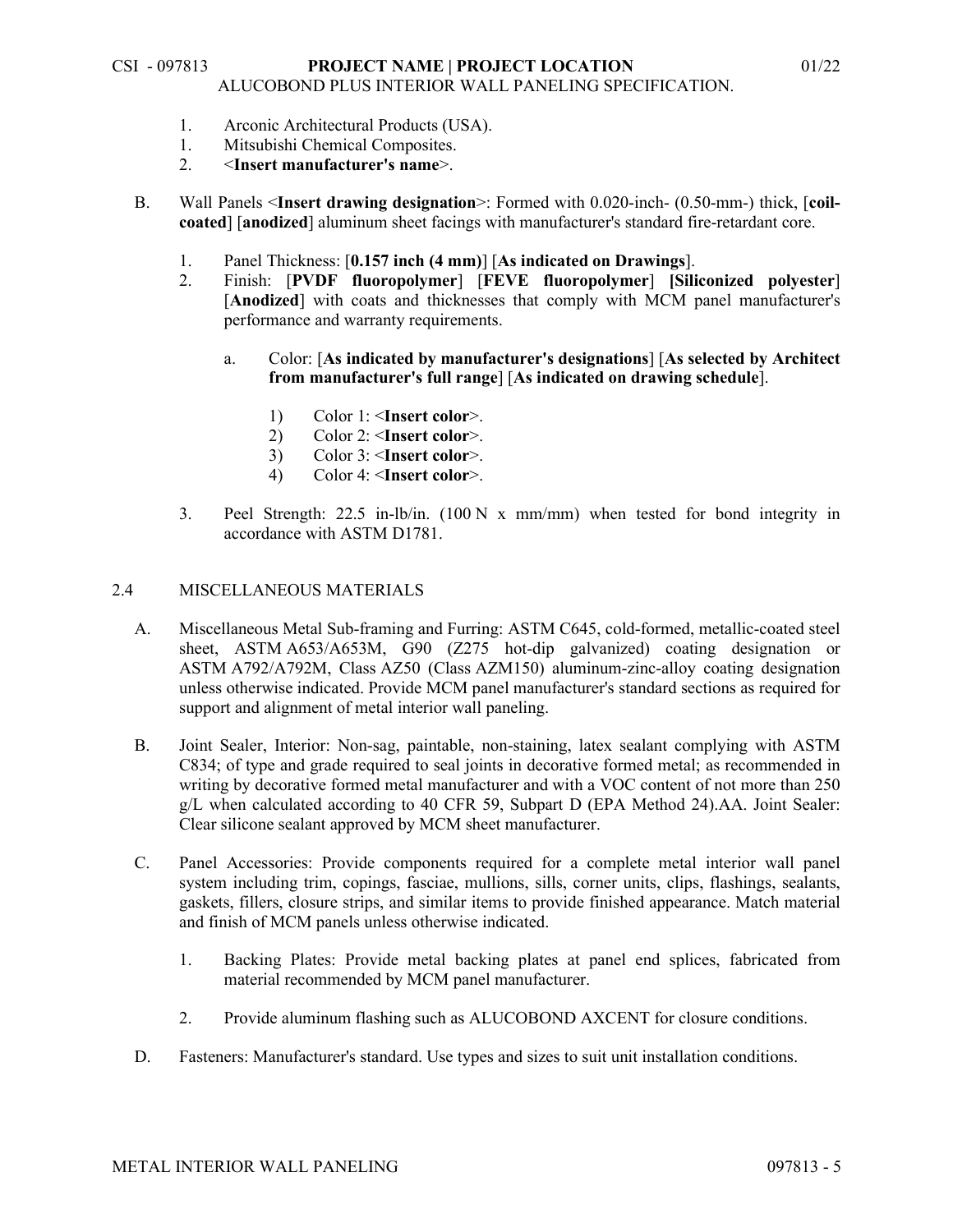- 1. Use [**Phillips flat-head**] [**hex-head or Phillips pan-head**] [**tamper-resistant**] screws for exposed fasteners unless otherwise indicated.
- 2. For fastening aluminum, use aluminum fasteners or 300 series stainless steel fasteners.
- 3. For fastening galvanized steel, use hot-dip-galvanized-steel fasteners or 300 series stainless steel fasteners.
- 4. For exposed fasteners within color-finished metal interior wall paneling, use fasteners with heads that match color of panels.

## 2.5 FABRICATION

- A. Fabricate and finish MCM panels and accessories at the factory, by MCM panel manufacturer's standard procedures and processes, as necessary to meet specified performance requirements. Comply with indicated profiles and with dimensional and structural requirements.
- B. Sheet Metal Flashing and Trim: Fabricate flashing and trim to comply with MCM panel manufacturer's written instructions that apply to design, dimensions, metal, and other characteristics of item indicated.
	- 1. Form exposed sheet metal accessories that are without excessive oil canning, buckling, and tool marks and that are true to line and levels indicated, with exposed edges folded back to form hems.
	- 2. Fabricate nonmoving seams with flat-lock seams. Form seams and seal with epoxy seam sealer. Rivet joints for additional strength.
	- 3. Conceal fasteners where possible. Exposed fasteners are not allowed on faces of accessories exposed to view.
	- 4. Fabricate cleats and attachment devices from same material as accessory being anchored or from compatible, noncorrosive metal recommended in writing by MCM panel manufacturer.
		- a. Size: As recommended by SMACNA's "Architectural Sheet Metal Manual" or MCM wall panel manufacturer for application but not less than thickness of metal being secured.

# 2.6 FINISHES

- A. Protect mechanical and painted finishes on exposed surfaces from damage by applying a strippable, temporary protective covering before shipping.
- B. Appearance of Finished Work: Variations in appearance of abutting or adjacent pieces are acceptable if they are within one-half of the range of approved Samples. Noticeable variations in same piece are not acceptable. Variations in appearance of other components are acceptable if they are within the range of approved Samples and are assembled or installed to minimize contrast.
- C. MCM Wall Panels:
	- 1. Two-Coat Fluoropolymer: AAMA 2605. Fluoropolymer finish containing not less than 70 percent polyvinylidene fluoride (PVDF resin by weight in color coat. Prepare,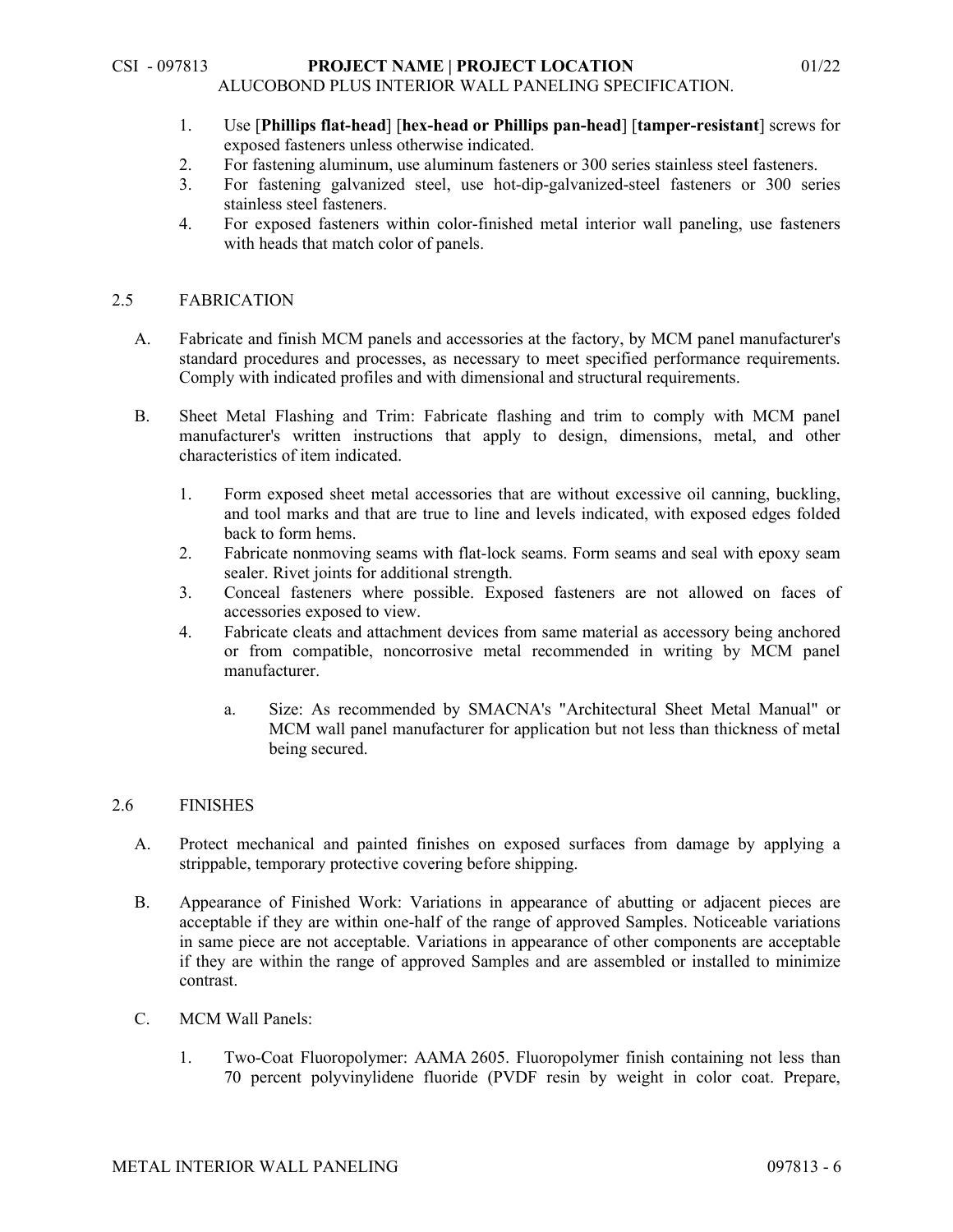pretreat, and apply coating to exposed metal surfaces to comply with coating and resin manufacturers' written instructions[ **for seacoast and severe environments**].

- 2. Three-Coat Fluoropolymer: AAMA 2605. Fluoropolymer finish containing not less than 70 percent polyvinylidene fluoride (PVDF) resin by weight in both color coat and clear topcoat. Prepare, pretreat, and apply coating to exposed metal surfaces to comply with coating and resin manufacturers' written instructions[ **for seacoast and severe environments**].
- 3. Mica Fluoropolymer: AAMA 2605. Two-coat fluoropolymer finish with suspended mica flakes containing not less than 70 percent polyvinylidene fluoride (PVDF) resin by weight in color coat. Prepare, pretreat, and apply coating to exposed metal surfaces to comply with coating and resin manufacturers' written instructions[ **for seacoast and severe environments**].
- 4. Metallic Fluoropolymer: AAMA 2605. Three-coat fluoropolymer finish with suspended metallic flakes containing not less than 70 percent polyvinylidene fluoride (PVDF) resin by weight in both color coat and clear topcoat. Prepare, pretreat, and apply coating to exposed metal surfaces to comply with coating and resin manufacturers' written instructions[ **for seacoast and severe environments**].
- 5. FEVE Fluoropolymer: AAMA 2605. Two-coat fluoropolymer finish containing 100 percent fluorinated ethylene vinyl ether (FEVE) resin in color coat. Prepare, pretreat, and apply coating to exposed metal surfaces to comply with coating and resin manufacturers' written instructions[ **for seacoast and severe environments**].
- 6. Siliconized Polyester: Epoxy primer and silicone-modified, polyester-enamel topcoat; with a dry film thickness of not less than 0.2 mil (0.005 mm) for primer and 0.8 mil (0.02 mm) for topcoat.
- 7. Exposed Anodized Finish:
	- a. Clear Anodic Finish: AAMA 611, [**AA-M12C22A41, Class I, 0.018 mm**] [**AA-M12C22A31, Class II, 0.010 mm**] or thicker.
	- b. Color Anodic Finish: AAMA 611, [**AA-M12C22A42/A44, Class I, 0.018 mm**] [**AA-M12C22A32/A34, Class II, 0.010 mm**] or thicker.

# PART 3 - EXECUTION

## 3.1 EXAMINATION

- A. Examine substrates, areas, and conditions, with Installer present, for compliance with requirements for installation tolerances, MCM panel supports, and other conditions affecting performance of the Work.
- B. Examine roughing-in for components and systems penetrating MCM panels to verify actual locations of penetrations relative to seam locations of MCM panels before installation.
- C. Proceed with installation only after unsatisfactory conditions have been corrected.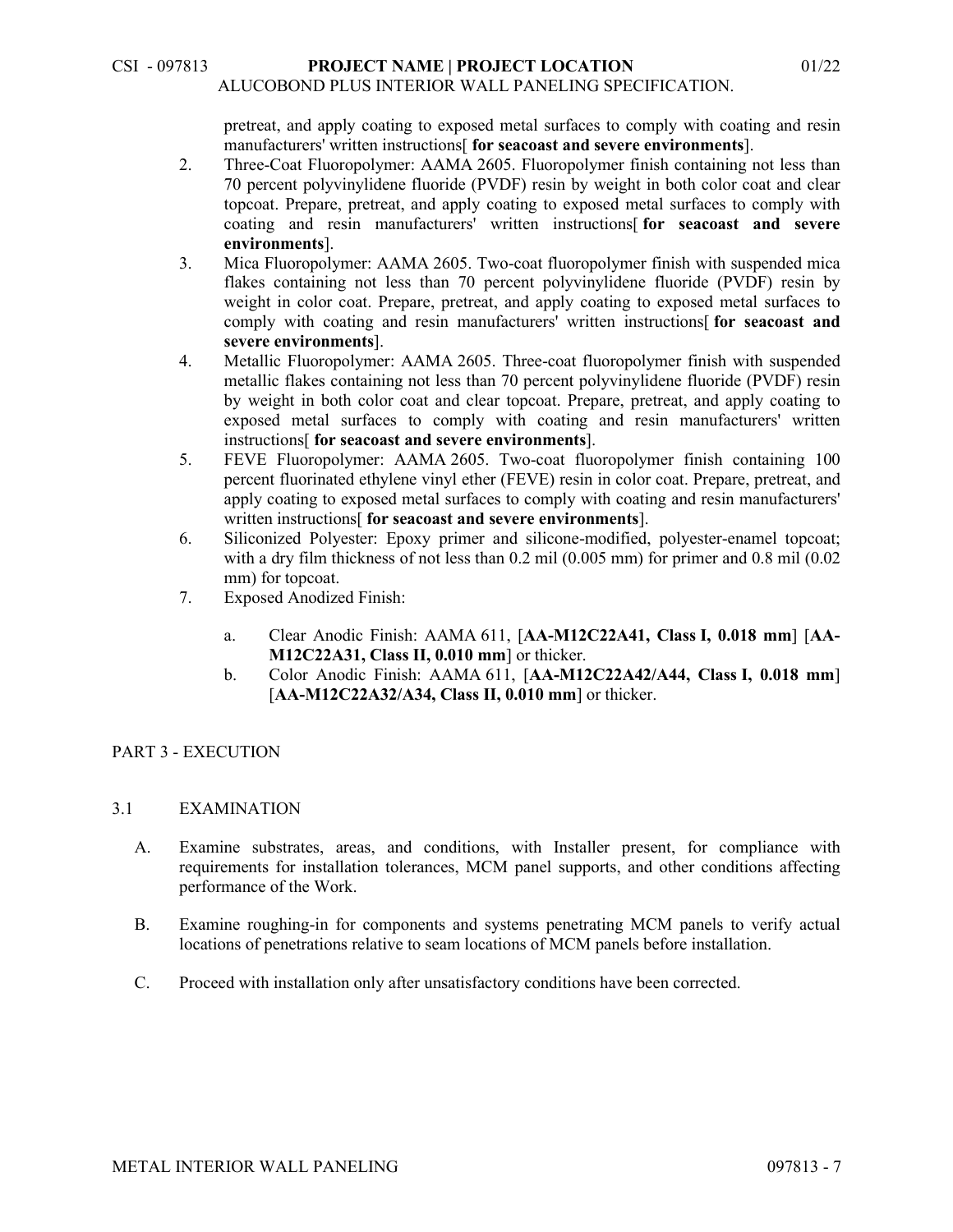#### 3.2 PREPARATION

A. Miscellaneous Supports: Install sub-framing, furring, and other miscellaneous panel support members and anchorages in accordance with MCM panel manufacturer's written instructions and approved Shop Drawings.

## 3.3 INSTALLATION

- A. Install metal interior wall paneling in accordance with approved Shop drawings and manufacturer's written instructions in orientation, sizes, and locations indicated. Install panels perpendicular to supports unless otherwise indicated. Anchor MCM panels and other components of the Work securely in place.
	- 1. Shim or otherwise plumb substrates receiving MCM panels.
	- 2. Locate panel splices over, but not attached to, structural supports. Stagger panel splices and end laps to avoid a four-panel lap splice condition.
	- 3. Align bottoms of MCM panels and fasten with blind rivets, bolts, or self-tapping screws. Fasten flashings and trim around openings and similar elements with self-tapping screws.
- B. Metal Protection: Where dissimilar metals contact each other or corrosive substrates, protect against galvanic action as recommended in writing by MCM panel manufacturer.
- C. Accessory Installation: Install accessories with positive anchorage to building as required for a complete MCM panel system; including trim, copings, corners, seam covers, flashings, fillers, closure strips, and similar items to provide finished appearance. Coordinate installation with flashings and other components.
- D. Flashing and Trim: Comply with performance requirements and MCM panel manufacturer's written installation instructions. Provide concealed fasteners where possible, and set units true to line and level as indicated.
	- 1. Install exposed flashing and trim that is without buckling and tool marks, and that is true to line and levels indicated, with exposed edges folded back to form hems. Install sheet metal flashing and trim to fit substrates and achieve specified performance.
- E. Installer Qualifications: Company specializing in performing work of the type specified in this section.
	- 1. With minimum <<3 years; or  $\Rightarrow$  of << documented; or None N/A>> experience.
	- 2. Submit contact names and phone numbers for at least  $\leq$ three; or  $\geq$  references connected with successful past projects.

#### 3.4 CLEANING AND PROTECTION

A. Remove temporary protective coverings and strippable films, if any, as MCM panels are installed, unless otherwise indicated in manufacturer's written installation instructions. On